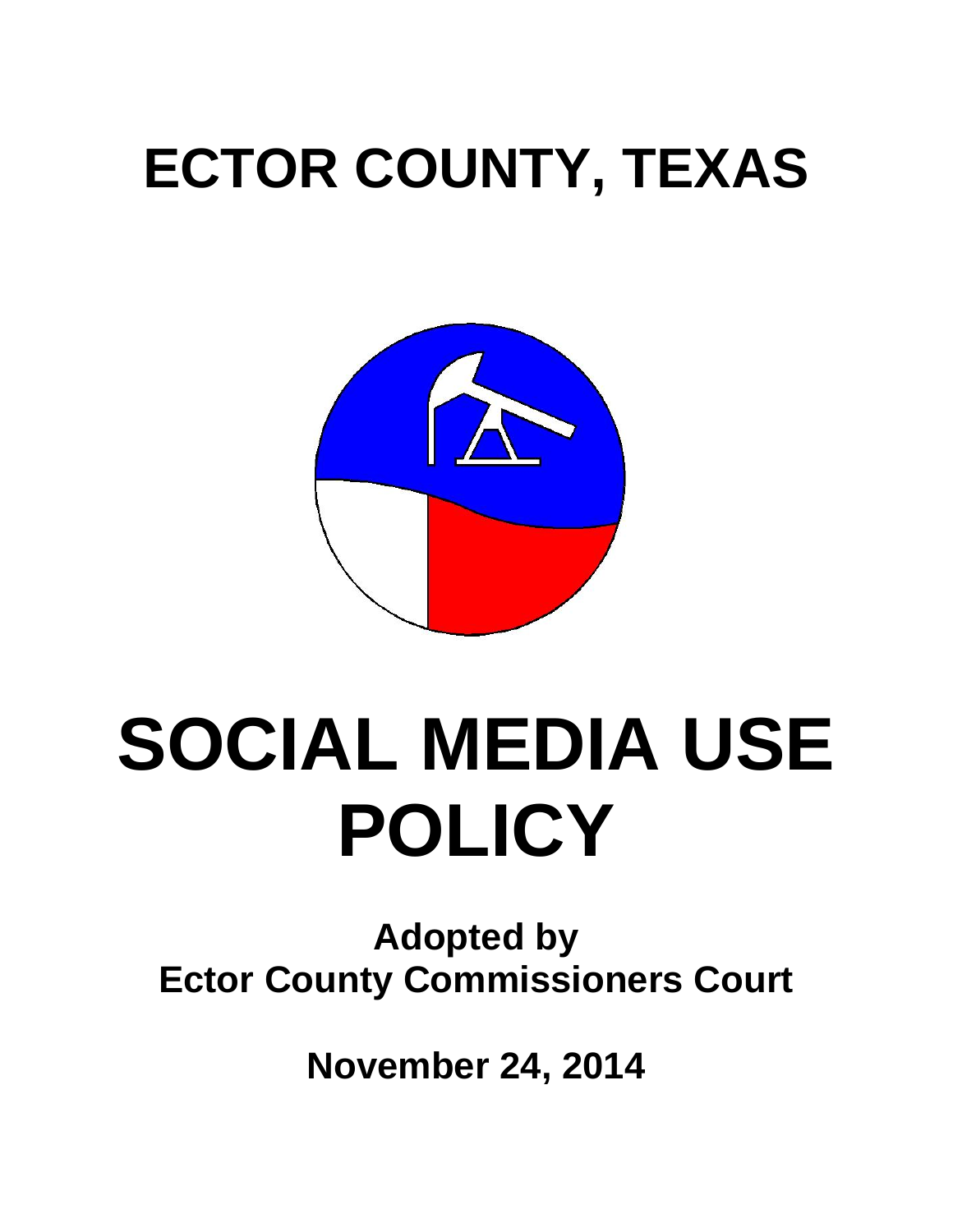#### **ECTOR COUNTY SOCIAL MEDIA USE POLICY**

Ector County (the County) is interested in enhancing its traditional communications methods through the use of social media. The use of social media presents opportunity and risk to the County and individual County departments. In general, the County supports the use of social media to further County and departmental missions and goals. The County endorses the secure use of social media technology to enhance communication, collaboration and information exchange; streamline processes; and foster productivity improvements.

However, use of social media must not compromise data confidentiality and integrity. The same standards of conduct, principles and guidelines that apply to Ector County employees in the performance of their assigned duties apply to employee social media technology use. This document establishes countywide social media use policies, protocols and procedures intended to mitigate associated risks from use of this technology where possible.

Departmental use of social media technology shall conform to the policies, protocols and procedures contained or referenced, herein.

#### **I. DEFINITIONS:**

- A. Social Media The U.S. Government defines social media as the various activities that integrate technology, social interaction, and content creation. Through social media, individuals or groups can create, organize, edit or comment on, combine, and share content. Social media uses many technologies and forms, including social-networking, blogs, wikis, photosharing, video-sharing, podcast, social bookmarking, mash-ups, widgets, virtual worlds, microblogs, Really Simple Syndication (RSS) and more. Not all forms of social media may be appropriate for use by County departments.
- B. Official County Email Account Email account provided by a department mail system or approved external mailbox that is used for official County business.
- C. Approved County Social Media Site Approved County social networking site refers to social networks that the Information Technology Department has assessed and approved for use by County departments.
- D. Post An administrator submitted message/blog in the form of, but may not be limited to, text, videos, photographs, graphics, links (hyperlinks), documents, computer applications, etc.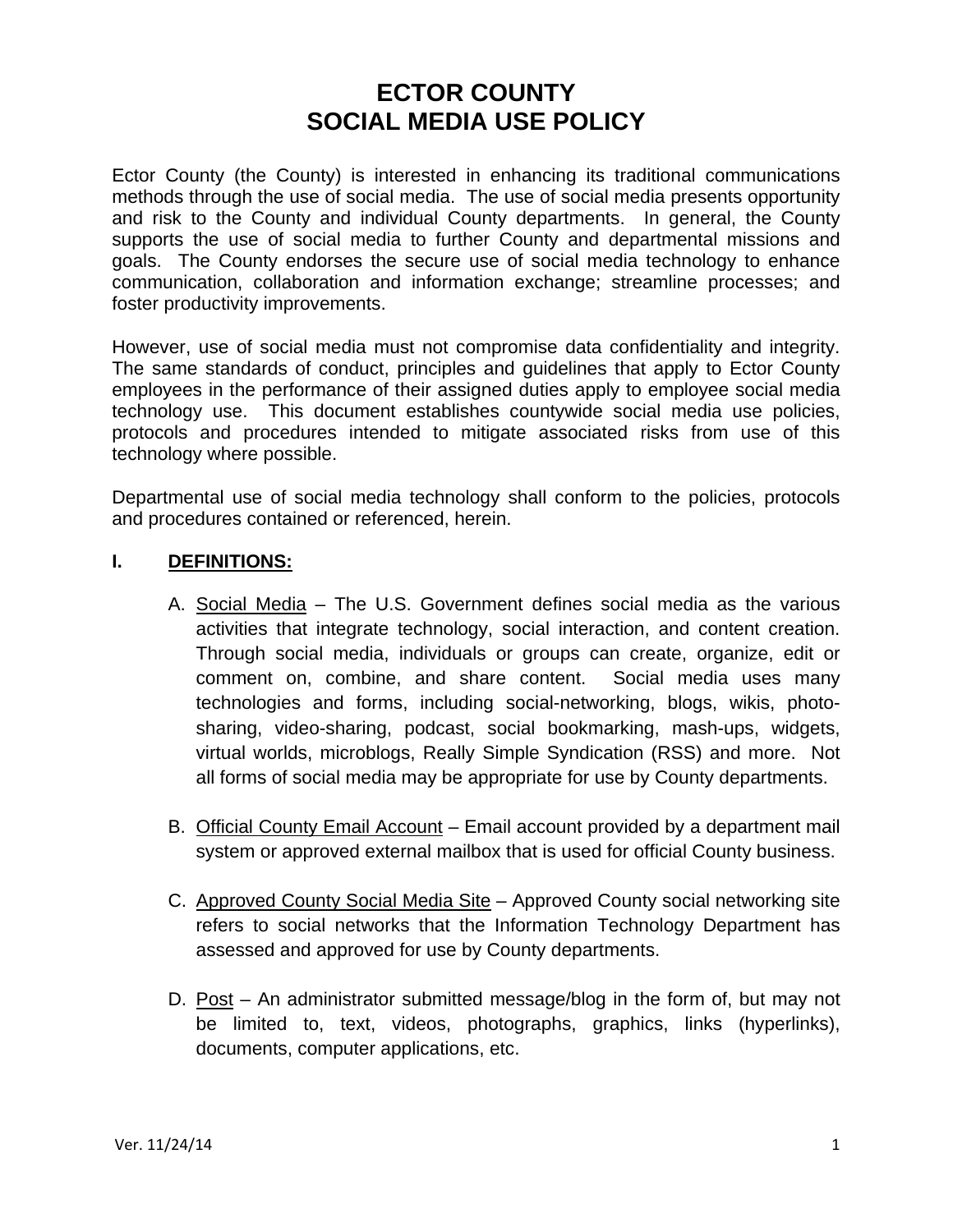- E. Comment A user submitted response from an employee or member of the public to an administrator post. County employees should refer to the Ector County employee policies on internet and social media usage prior to the use of County or private social media.
- F. County Website Ector County has a County website at www.co.ector.tx.us. This is a primary source of information to the public on the internet and all social media pages should refer back to this website and any departmental page websites for further information about Ector County.

#### **II. RESPONSIBILITY:**

- A. Department Head/Elected Official Within the terms of this Policy, Department Heads and Elected Officials have authority to determine and establish social media activity at the department program level if that department has an approved social media site.
- B. Social Media Administrator The Social Media Administrator is appointed by the Department Head/Elected Official, or his/her designee, with authority to use social media on behalf of the department and responsibility to ensure the appropriateness of content.

#### **III. PROCEDURES;**

- A. County Social Media Use Departmental use of social media shall conform to the policies, protocols and procedures contained, or referenced, herein.
	- 1) Comply with all applicable federal, state and county laws, regulations and policies. This includes adherence to, but may not be limited to, established laws and policies regarding copyright, records retention, Freedom of Information Act (FOIA), First Amendment, Americans with Disabilities Act Amended Act (ADAAA), Health Insurance Portability and Accountability Act (HIPAA), privacy laws, employment-related laws, plus County established Administrative Rules and Regulations.
	- 2) Be familiar and carry out social media activity in accordance with the Ector County Social Media Use Policy.
- B. Requirements for Departments Using Social Media Departments who choose to use social media shall: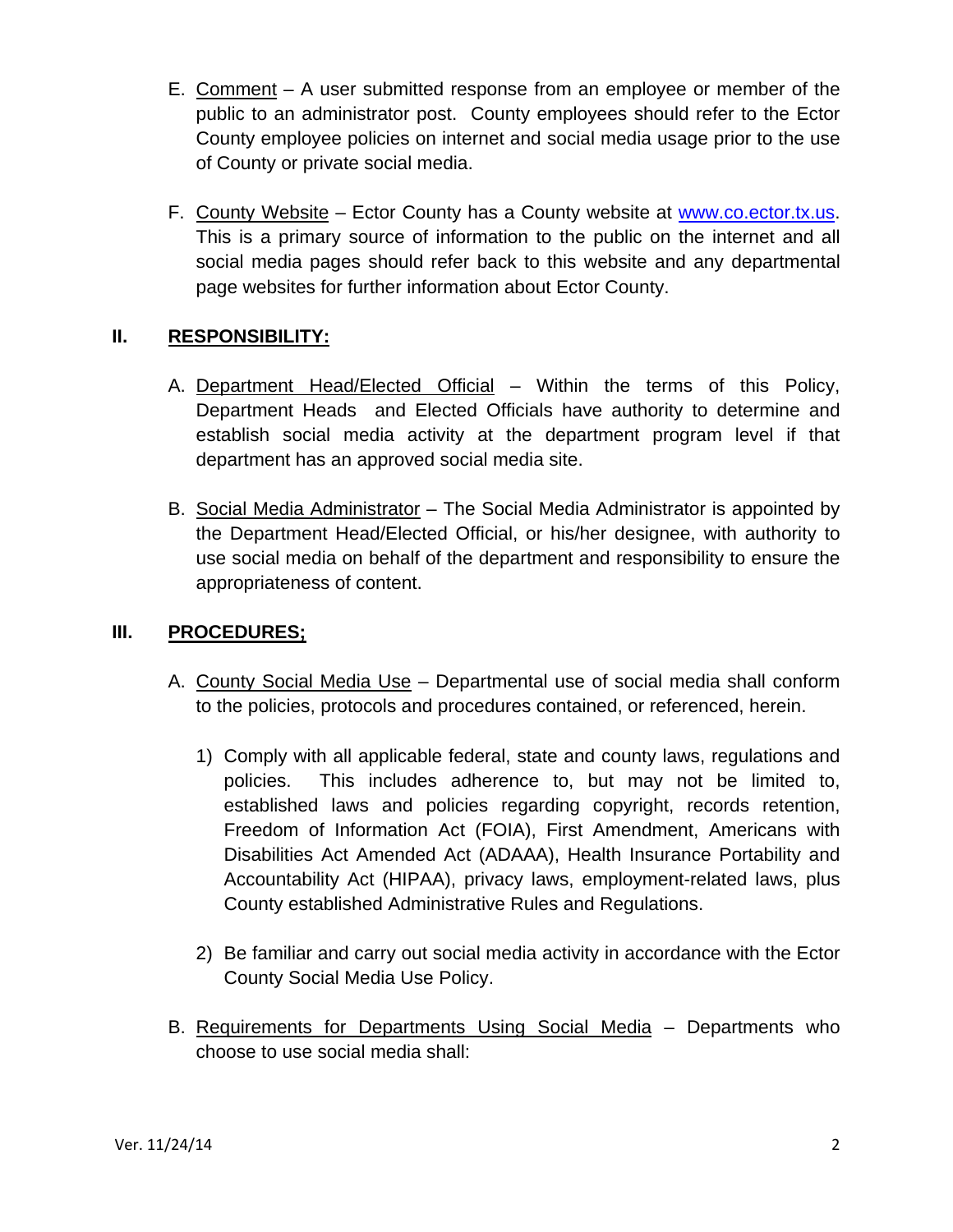- 1) Establish a well-thought-out social media workplan that complements county-wide policies and considers the department's mission and goals, audience, legal risks, technical capabilities, security issues, emergency response procedures, etc. The workplan shall be submitted to the IT Department for compliance review.
- 2) Designate a Social Media Administrator responsible for overseeing the department's social media activity, policy compliance, and security protection.
- C. Authorized Use Department Heads/Elected Officials, or designees, are responsible for designating appropriate levels of use.
	- 1) Social media network usage shall be limited only to those with a clear business purpose to use the forum and have received training against phishing and social engineering attacks.
	- 2) Appropriate usage levels include identifying what sites the individual is approved to use, as well as defining capability: publish, edit, comment or view only.
	- 3) Only official spokespersons, such as Social Media Administrators and Department Head/Elected Official designee, shall be considered authorized users and have permission to post and respond.
	- 4) Authorized users shall review the County's social media policies and procedures and are required to acknowledge their understanding and acceptance of their scope of responsibility via signing an acknowledgement form and forwarding to the IT Department. Only those who have signed and submitted the Scope of Responsibility Form will be designated Authorized Users on behalf of the County.
- D. Use Behavior The same standards, principles and guidelines that apply to Ector County employees in the performance of their assigned duties apply to employee social media use.
	- 1) Authorized users shall do so only within the scope defined by their respective department per *Authorized Use*, above, and in compliance with all County policies, practices and user agreements and guidelines.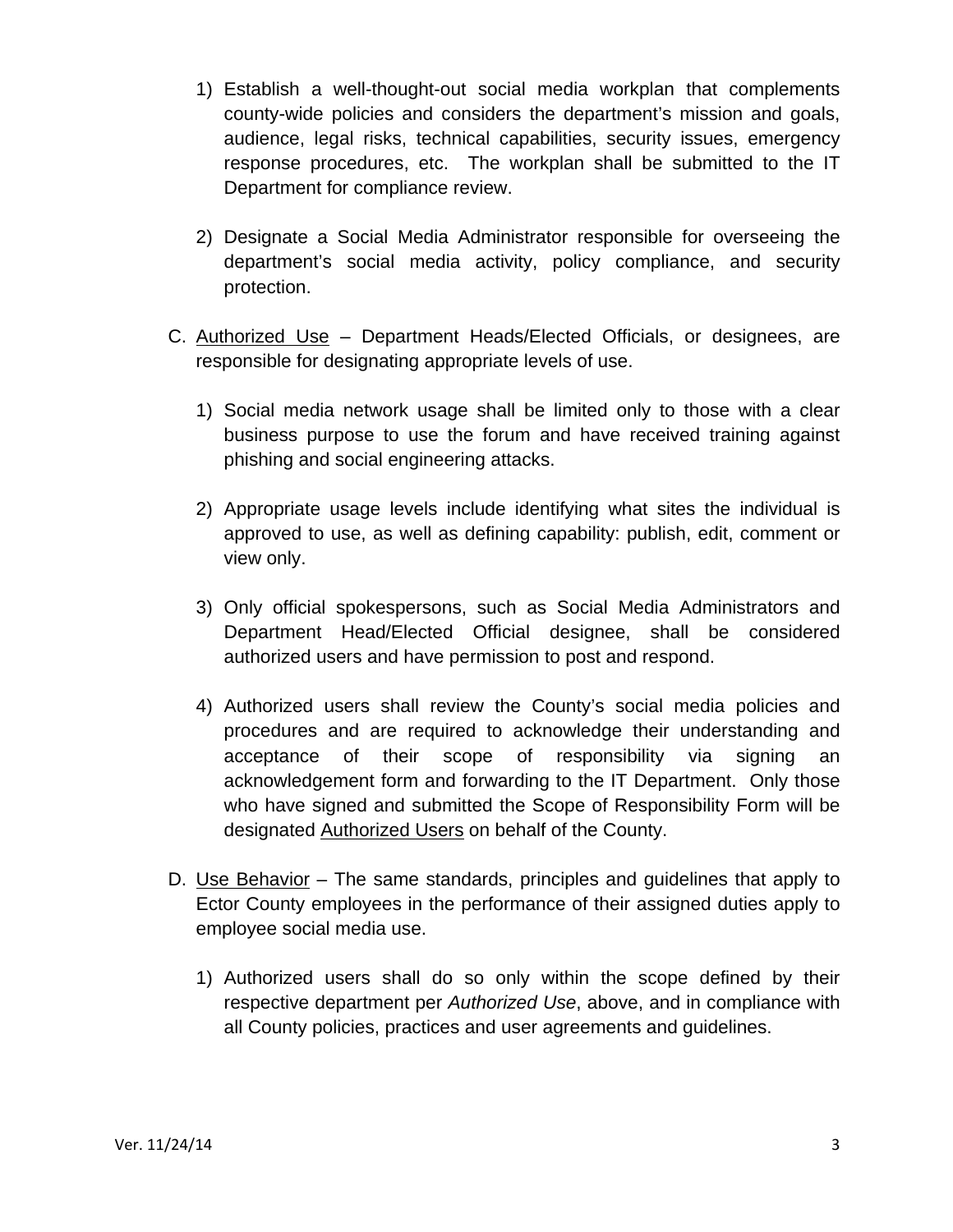- 2) Authorized social media spokespersons shall not participate in social networking discussions related to County business matters in off-County time.
- 3) Violations of this Policy shall be reviewed on a case-by-case basis and may result in appropriate disciplinary actions, up to and including, dissolution of social media site.
- E. Approved Social Media Sites Departments shall only utilize Countyapproved social media networks for hosting official County social media sites.
	- 1) New social media networks under consideration will be reviewed and approved by the IT Department, with consultation from the County Attorney and Human Resources, when appropriate.
	- 2) For each approved social media network, usage standards will be developed to optimize government use of the site.
	- 3) Departments may request review and approval of additional social media networks to the IT Department, as needed.
- F. Authenticity Establishment County departmental social media sites shall be created and maintained with identifiable characteristics of an official County site that distinguishes them from non-professional or personal uses.
	- 1) County social media network accounts shall be created using an official County email account.
	- 2) Contact information should display an official County email address, include a statement that the site is an "official account", and provide a link to the County or departmental website.
	- 3) The name "Ector County" or the official County or departmental logo must be displayed.
- G. Site Content Departments are responsible for establishing and maintaining content posted to their social media sites.
	- 1) Social Media Administrators shall review site activity daily for exploitation or misuse.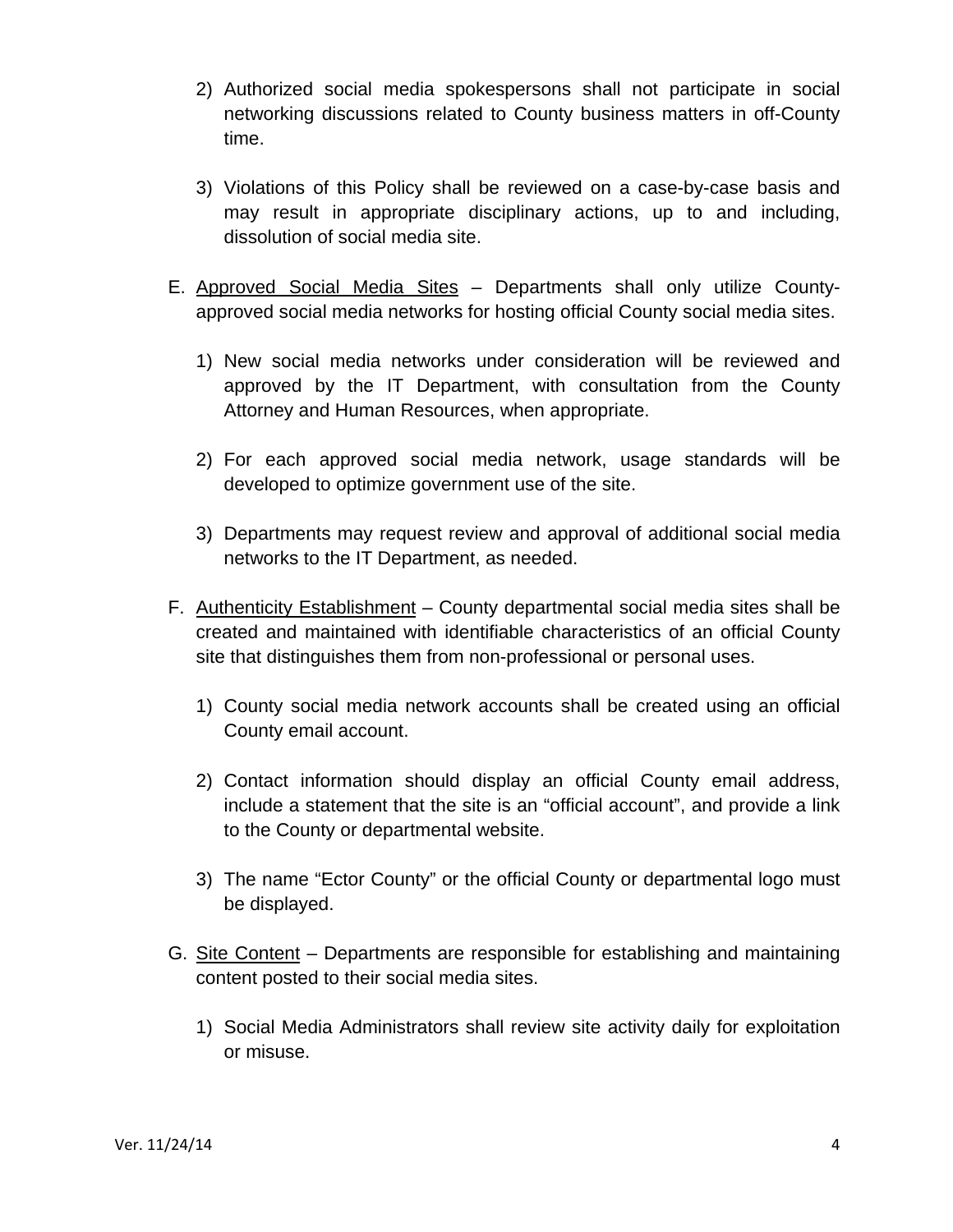- 2) IT shall provide periodic oversight of site activity for exploitation and misuse.
- 3) Social media content shall fully comply with all of the County's Personnel Management Regulations and Policies.
- 4) Contents posted on County social media sites may be considered public records subject to disclosure. Public records requests for the production of posts on a County social media site shall be referred to the County Attorney or designated Counsel for review and response.
- 5) The following forms of content posted by external and authorized users may be subject to removal if they contain:
	- i. Profane language or content;
	- ii. Content that promotes, fosters or perpetuates discrimination or harassment of protected classes;
	- iii. Sexual harassment content;
	- iv. Solicitations of commerce or advertisements, including promotion or endorsement;
	- v. Conduct or encouragement of illegal activity;
	- vi. Information that may tend to compromise the safety or security of the public or public systems;
	- vii. Content intended to defame any person, group or organization;
	- viii. Content that violates a legal ownership interest of any other party, such as trademark or copyright infringement;
	- ix. Making or publishing of false, vicious or malicious statements concerning any employee, the County or its operations;
	- x. Violent or threatening content;
	- xi. Disclosure of information that is confidential under the Public Information Act.
- 6) Unacceptable content and repeat individual violators shall be removed. The County Attorney or designated Counsel shall be contacted on any legal issues.
- 7) Departments shall work with the IT Department to have preventative measures in place against potential destructive technical incidents.
- H. Records Management Departmental use of social media shall be documented and maintained in an easily accessible format that tracks account information.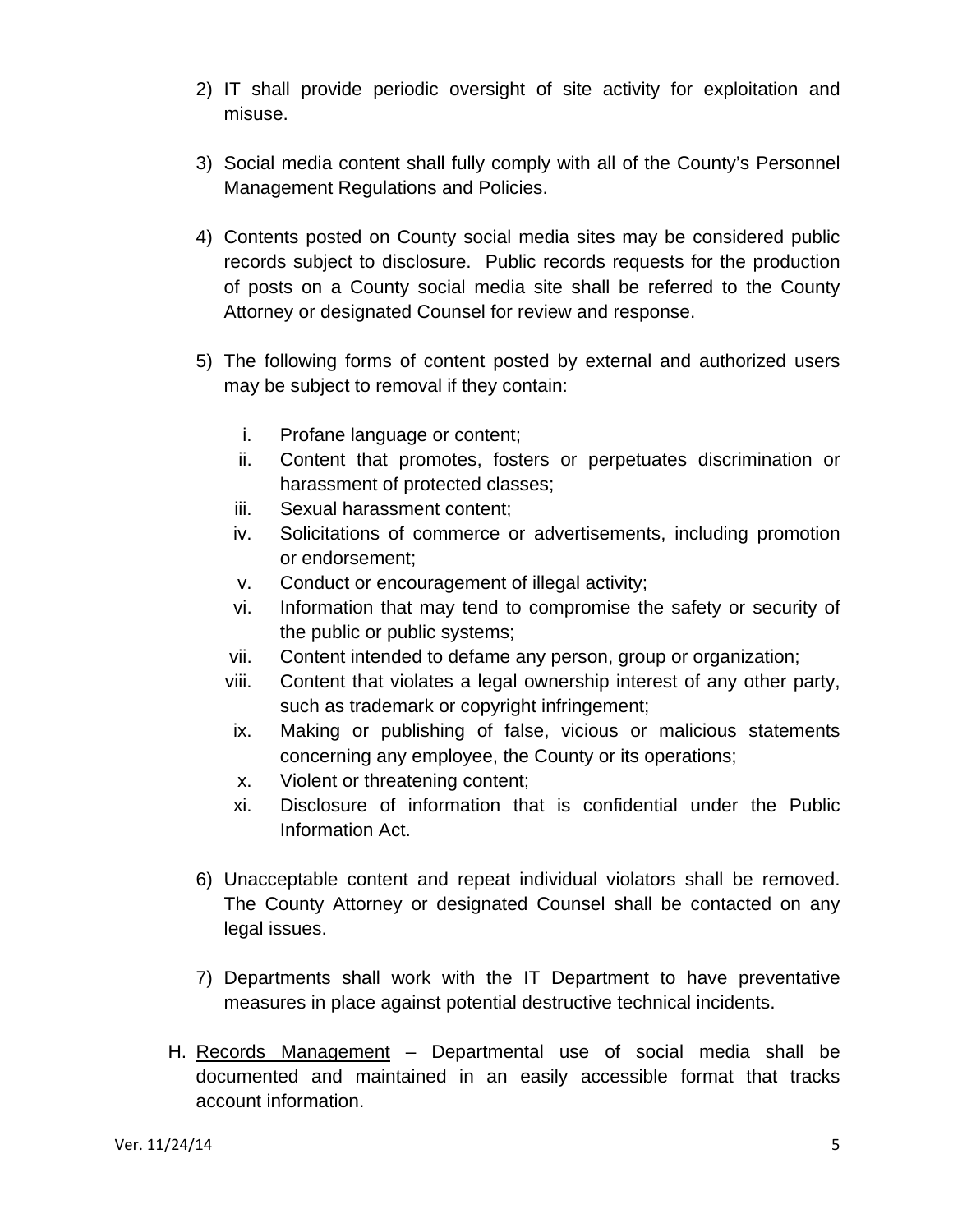- 1) Departments are responsible for the creation, administration and deactivation of social media accounts.
- 2) All content is to be fully accessible to any person requesting documents from the social media site.
- 3) Content deemed inappropriate or technically destructive, as defined in the Policy, shall be promptly documented (screenshot/printout), saved pursuant to County policies and procedures regarding record retention, and then be removed immediately. The County Attorney or designated Counsel shall be contacted on any legal issues.
- 4) Individuals (e.g. friends, fans or followers) who continue to post inappropriate content shall be removed.
- I. Network Security Departments shall have security controls in place to protect County information and technology assets against potential destructive technical incidents.
	- 1) Perceived or known compromises to the County's internal networks shall be promptly reported to the IT Department.
	- 2) Computers, laptops and mobile devices used to administer County social media sites shall have up-to-date software to protect against destructive technical incidents, including but may not be limited to, cyber, virus and spyware/adware attacks.

#### **IV. ECTOR COUNTY EMPLOYEES NON-DESIGNATED AS SOCIAL MEDIA ADMINISTRATORS PARTICIPATING IN COUNTY SOCIAL MEDIA SITES:**

- A. All applicable Ector County policies governing employee conduct and communications apply to employees who choose to make comments on County social media sites. Any violations may lead to disciplinary action, up to and including, termination of employment.
- B. If commenting on County business, employees should use a disclaimer which establishes that their comments represent their own opinions and do not represent those of Ector County, unless the employee has been authorized to make a comment on behalf of Ector County.
- C. These policies apply to employee comments made on or off County time. Any authorized employee comments must be made on Ector County time.